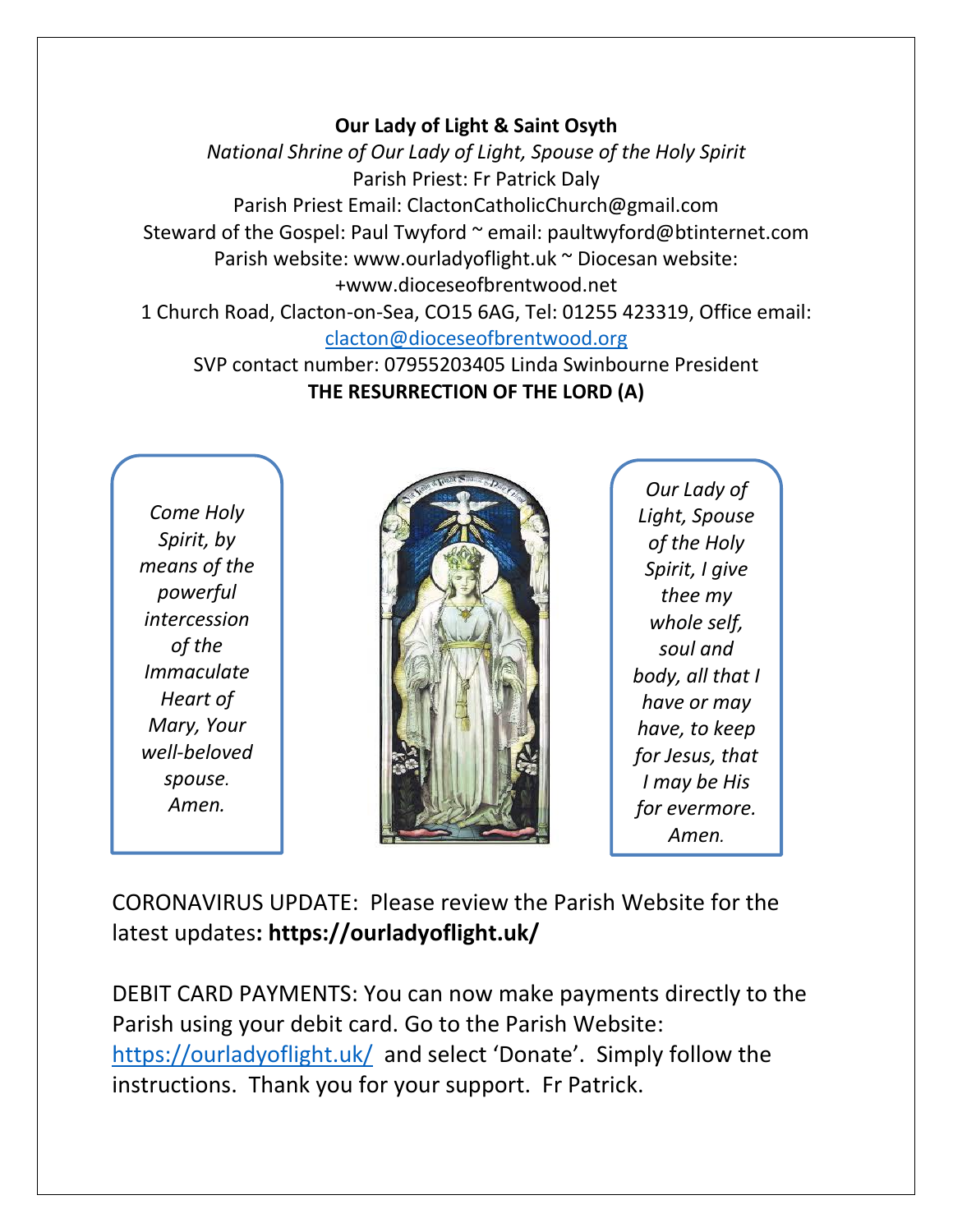## PASTORAL LETTER FROM BISHOP ALAN Dear Brothers and Sisters,

The first Holy Week- almost two thousand years ago- saw world-changing events happen with bewildering speed. Jesus received a King's welcome in Jerusalem on Palm Sunday, by Friday he had been crucified to death but on Easter Sunday his disciples were proclaiming his Resurrection. In any other year I would be encouraging you to take time out of your busy schedule and journey with Jesus in the Holy Week Liturgy and in personal prayer, but this year our churches are closed, many of us are confined to our homes and, as one NHS worker grimly remarked, many of us are now living a three day week- yesterday, today and tomorrow. Yet our Catholic Christian Faith is very clear that whether in times of suffering or joy, light or darkness- 'Fix your thoughts on Jesus the Apostle and High Priest whom we confess... Let us fix our eyes on Jesus the Pioneer and Perfecter of our Faith' (Hebrews 3.1, 12.2). In the annual rich liturgical and devotional life of the Church this is obvious and can become even routine, but now, in this time of the Covid19 virus, our churches are closed, people are suffering and dying and we are all living in a radically different world. In that first Holy Week, the last week of our Lord's life on this earth, the first Christians made little sense of what was happening. The apostles fled from Gethsemane, Peter denied Jesus three times and the Lord died almost alone with just his Mother, St John and one or two others. Easter Sunday changed everything. Mary Magdalen, filled with love for her friend Jesus, went to the tomb to anoint a body; hope and love had triumphed over paralysis and despair. Mary was the first witness to the empty tomb; much more she was, in the words of Saint Thomas Aquinas, the Apostle of the Apostles (Apostolorum Apostola) and she shared her excitement and joy with the apostles.

Every new generation of Christians discovers and proclaims the crucified and risen Lord- 'Jesus Christ is the same yesterday, today and forever (Hebrews 13.8). In these dark and difficult days of the pandemic Mary Magdalen's longing for life and healing, even when others were plunged into loss and despair, invites all of us to trust God in Christ absolutely. At His Last Supper our Lord told His disciples, 'I have set you an example that you should do as I have done for you... Now that you know these things, you will be blessed if you do them (John 13.15,17). In these challenging days we need to support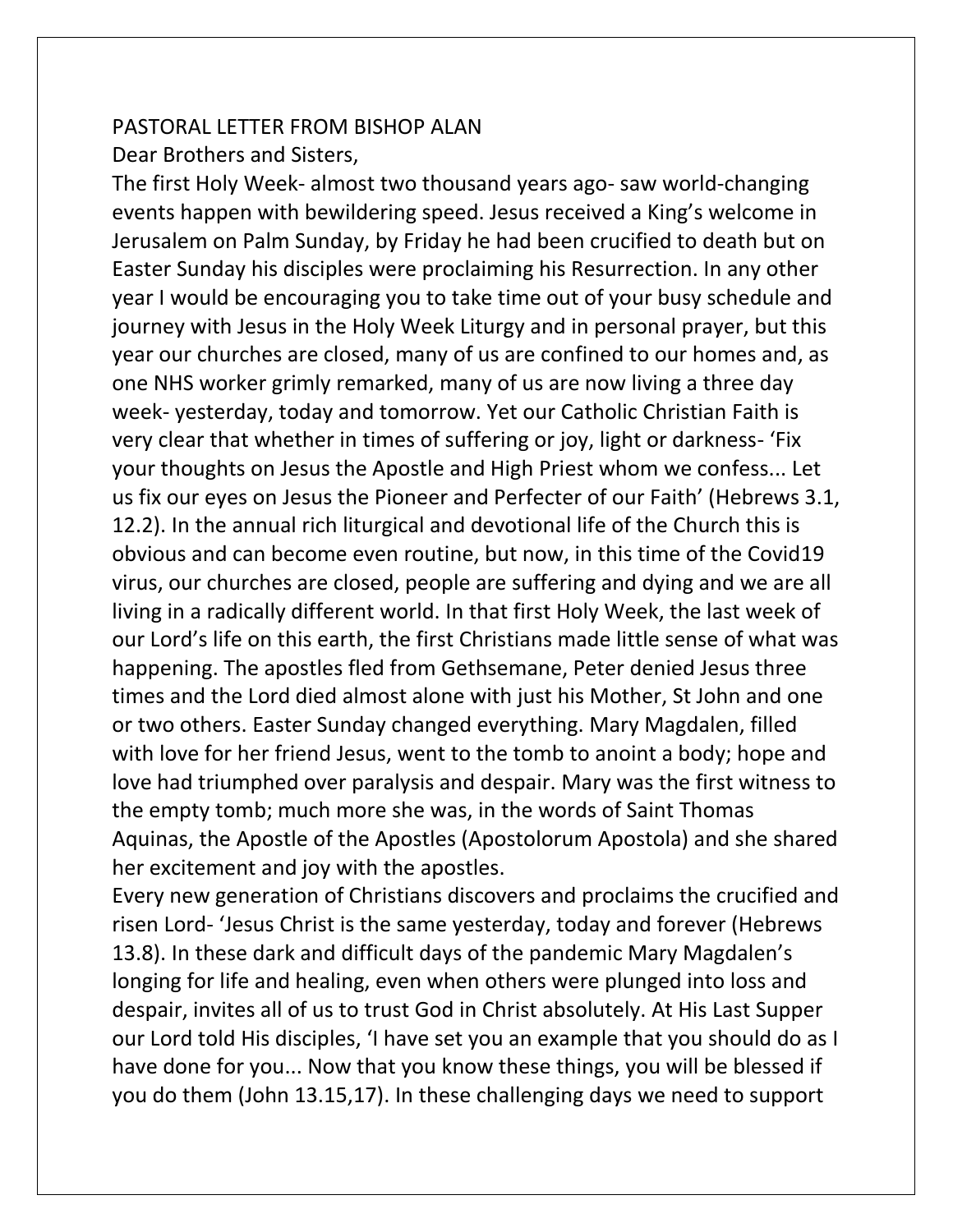each other and, especially, look after and pray for the vulnerable and elderly. Our priests are continuing to celebrate Mass for their parishioners and, whenever possible, the Sacraments and other pastoral support are being offered to the people of God. Each and every act of kindness, in imitation of our Lord, reminds us that we are truly blessed by God. The Holy Father continues to be a source of strength and inspiration - 'In the midst of isolation when we are suffering from a lack of tenderness and chances to meet up, and we experience the loss of so many things, let us once again listen to the proclamation that saves us: He is risen and is living by our side' (Pope Francis in St Peter's Basilica, 27 March 2020). I wish you many blessings this coming Easter and in the future,

Devotedly in Christ and Mary,

+Alan Williams, sm Bishop of Brentwood 9 April 2020.

EASTER EGG RAFFLE RESULTS: The winning numbers are: Pinks: 25,17,36,31,61 Whites: 32, 1, 43, 15, 5 Greens: 11, 17, 63, 38, 26, 11, 29 The winners will be contacted by telephone.

OFFERTORY COLLECTION STANDING ORDER UPDATE: New standing order or electronic payments may be set up using the following details: **Bank Title: Catholic Church Clacton-on-Sea, Sort Code 401322, Account Number: 41020463.** Members of the gift-aid scheme should quote their name and gift aid number in the Reference. Thank you for your support. Fr Patrick

EASTER OFFERING: This is your personal gift to the priest. Those using Gift Aid Envelopes should use the envelope marked 'Easter Offering'. Any offering may be made by debit card on the website.

| Saturday 11 <sup>th</sup> April | 7.30 pm. | MASS: People of the Parish  |
|---------------------------------|----------|-----------------------------|
| The Paschal Vigil               |          |                             |
| Sunday 12 <sup>th</sup> April   | 8.30 am. | MASS: Christina Downes RIP. |
|                                 |          | (Pat & Breda Cunningham)    |

## THE FOLLOWING MASSES WILL BE CELEBRATED BY THE PRIEST ONLY: